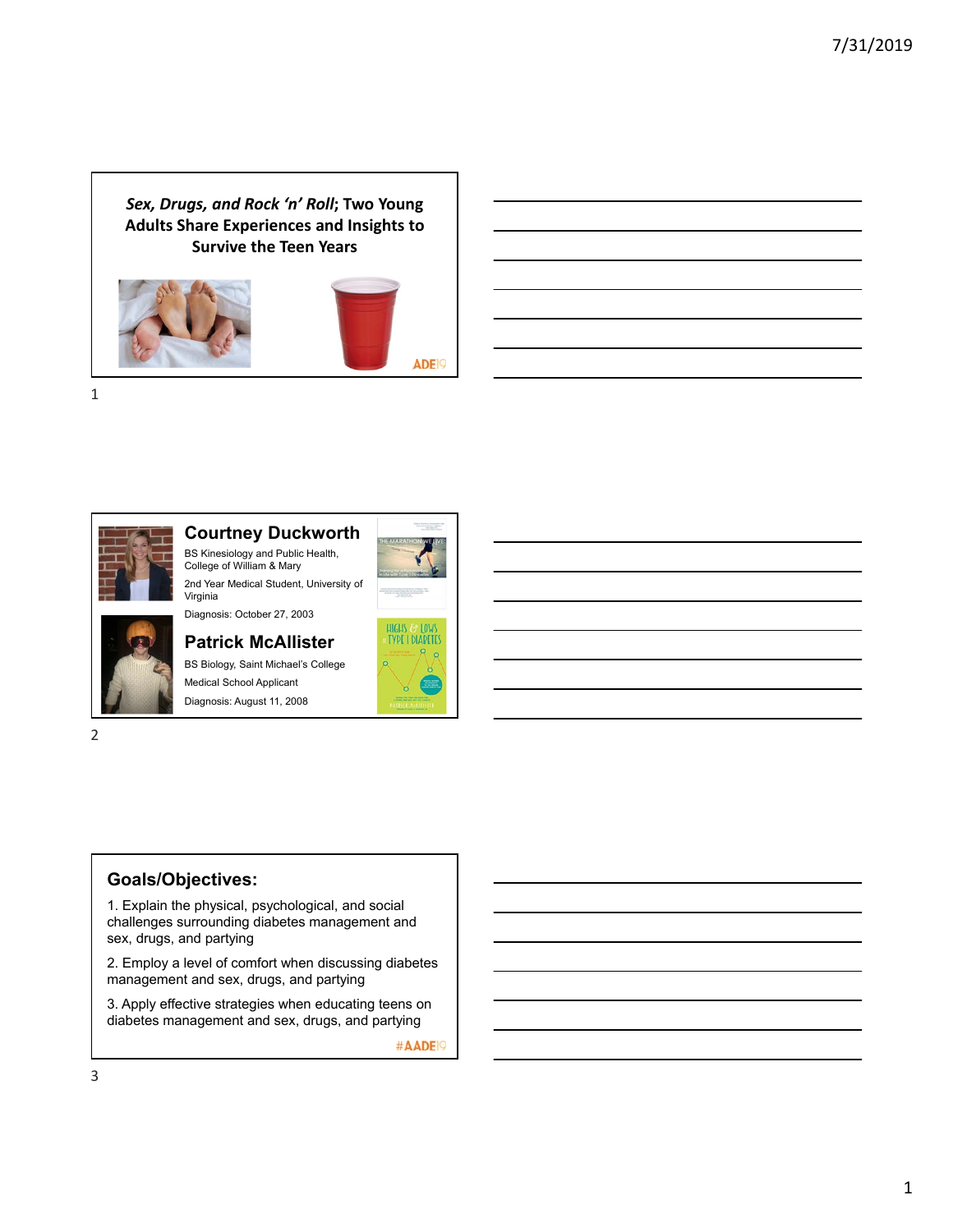#### **Profile:**

**Name:** Patrick, male

**Age:** 16, sophomore

**Condition:** Type 1 diabetes

**Activities:** Honors program, soccer, band



#AADE<sup>19</sup>

4



**~ Yes, I am sexually active and with both genders ~**

#AADE<sup>19</sup>

6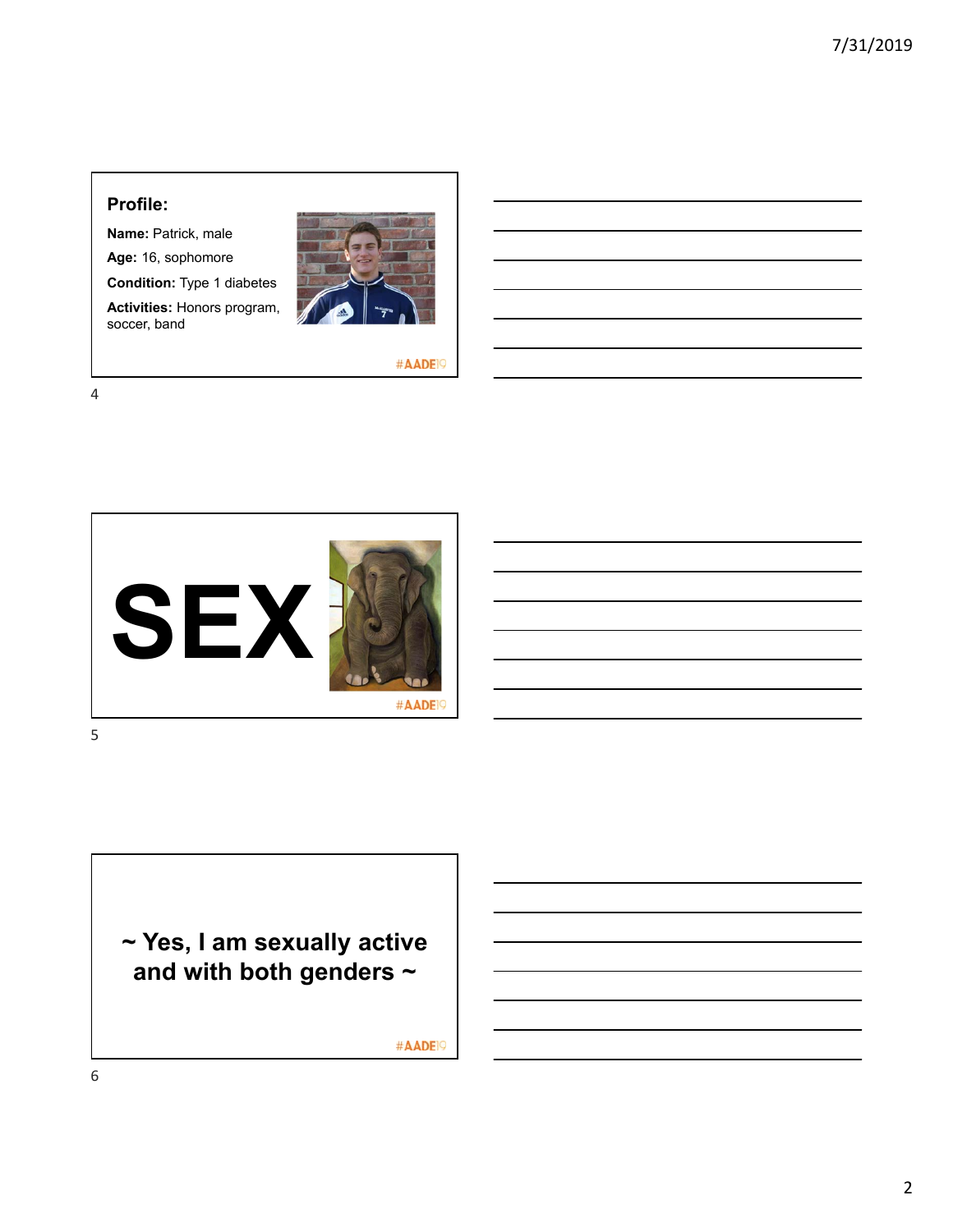# **~ I definitely don't know everything that goes on in my son's life. ~**

#AADE<sup>19</sup>

**~ No, I actually have no idea how sex affects my blood sugar ~**

#AADE<sup>19</sup>



7

8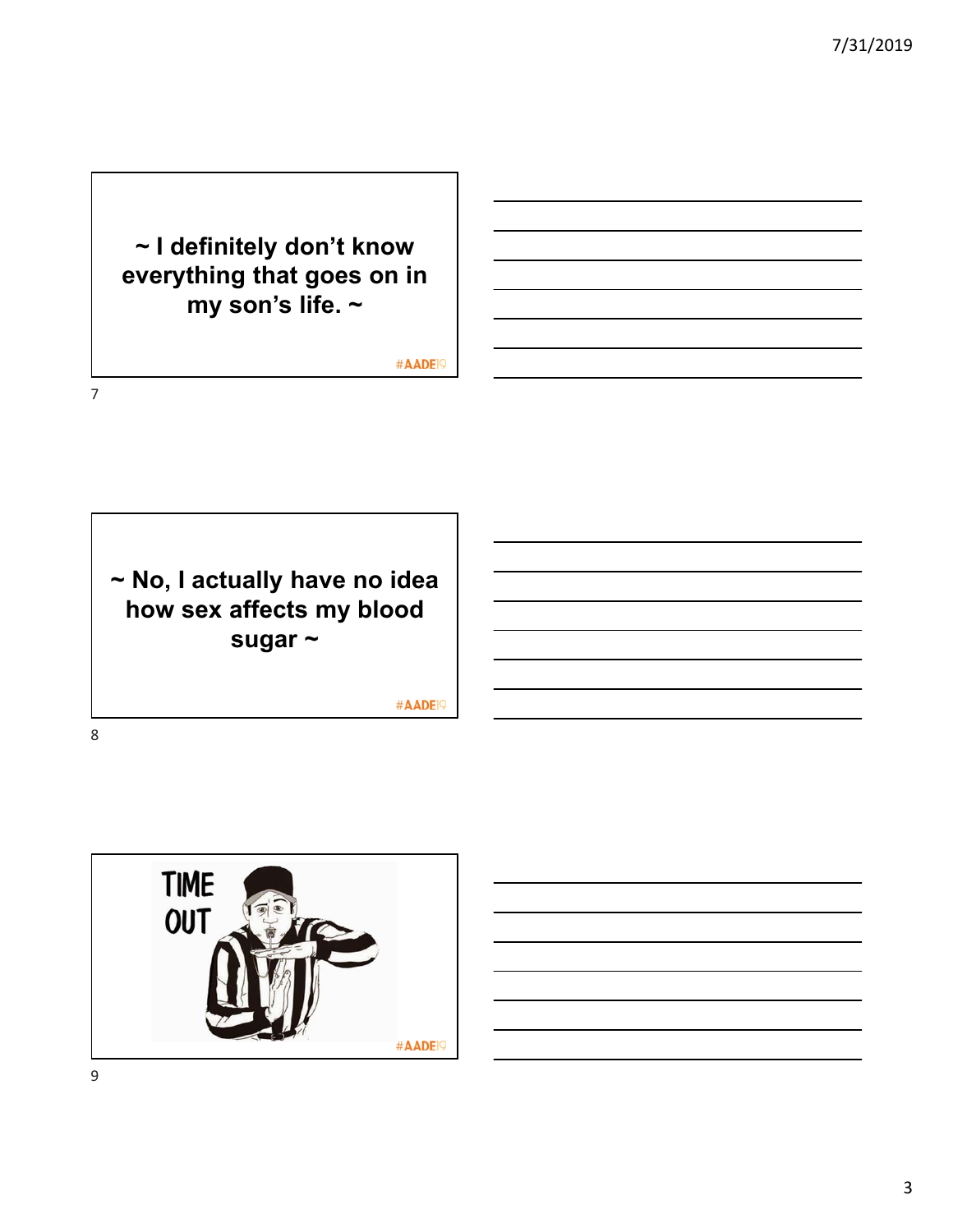#### **What went wrong?**

- Not asking mom to leave!
- Lack of normalization
- Poor wording
- Ineffective (judgemental) tone
- Rushing through
	- Doubling up on questions
	- Not taking the proper time to explain or reiterate

#AADE<sup>19</sup>

10



11

#### **Sex Safeguards:**

- Telling your partner about your T1D
- Being aware of active insulin (IOB)
- Glance at blood sugar before starting (a CGM that can communicate with an Apple Watch or phone can make this more smooth)
- Glance at blood sugars after - Look for patterns!
- Knowing health comes first—it's okay to stop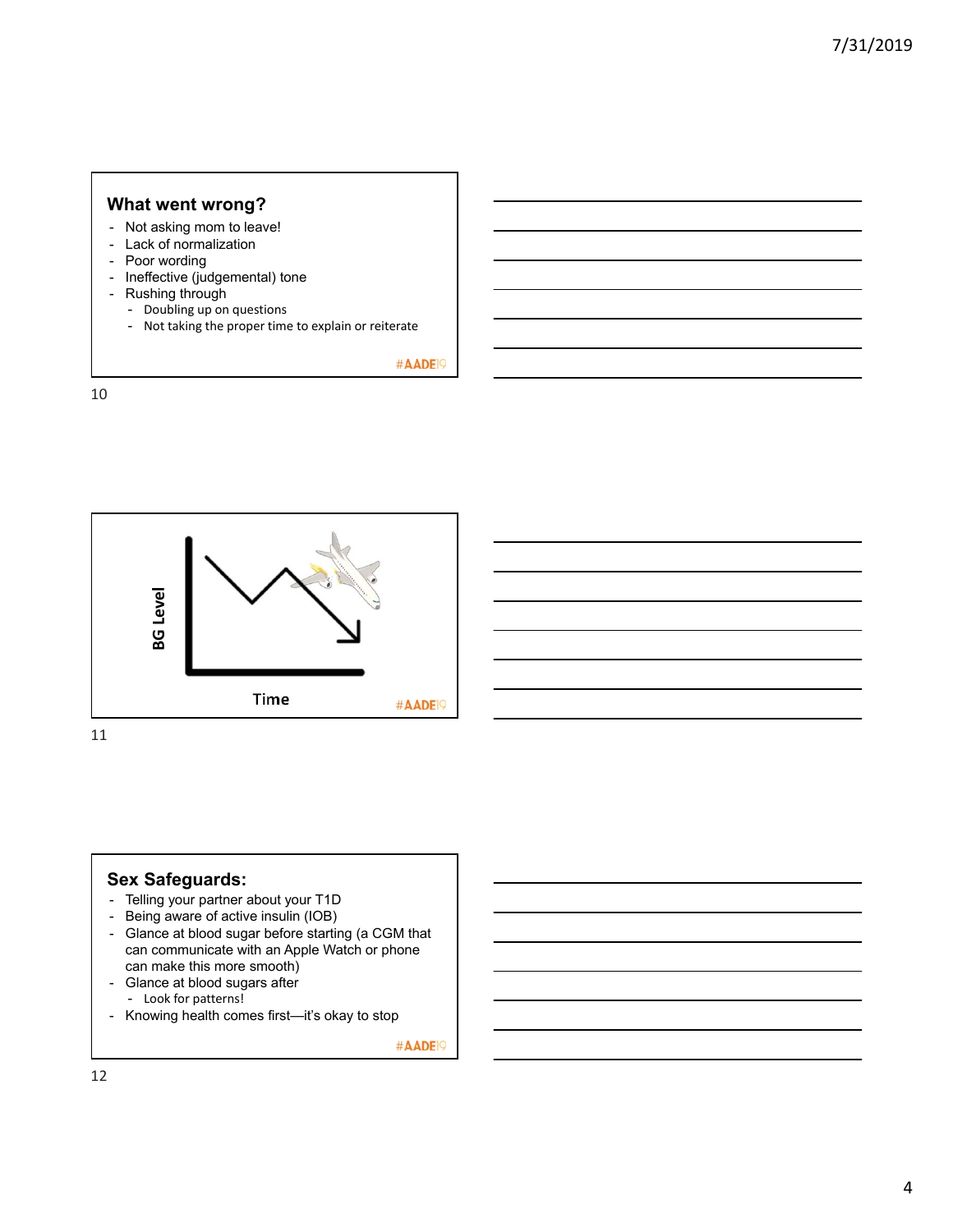

|                                                                                                                                                                      |                                     |  |  | the control of the control of the |
|----------------------------------------------------------------------------------------------------------------------------------------------------------------------|-------------------------------------|--|--|-----------------------------------|
| <u> 1989 - Andrea Santa Andrea Andrea Andrea Andrea Andrea Andrea Andrea Andrea Andrea Andrea Andrea Andrea Andr</u>                                                 |                                     |  |  |                                   |
| <u> 1980 - Johann John Stone, markin sanadi a shekara ta 1980 - An tsara tsara tsara tsara tsara tsara tsara tsa</u>                                                 |                                     |  |  |                                   |
|                                                                                                                                                                      |                                     |  |  |                                   |
|                                                                                                                                                                      |                                     |  |  |                                   |
| ,我们也不会有一个人的事情。""我们的人们,我们也不会有一个人的人,我们也不会有一个人的人,我们也不会有一个人的人,我们也不会有一个人的人,我们也不会有一个人的<br>第一百一十一章 我们的人,我们的人们的人们,我们的人们的人们的人们,我们的人们的人们的人们,我们的人们的人们,我们的人们的人们,我们的人们的人们,我们的人们的人 |                                     |  |  |                                   |
|                                                                                                                                                                      | the contract of the contract of the |  |  |                                   |
|                                                                                                                                                                      |                                     |  |  |                                   |

13



14

## **Setting the scene...the right way**

- Practiced the scenario
- Asked for privacy
- Introduced the conversation
- Normalized the topics
- Ensured confidentiality
- Non-judgemental and patient tone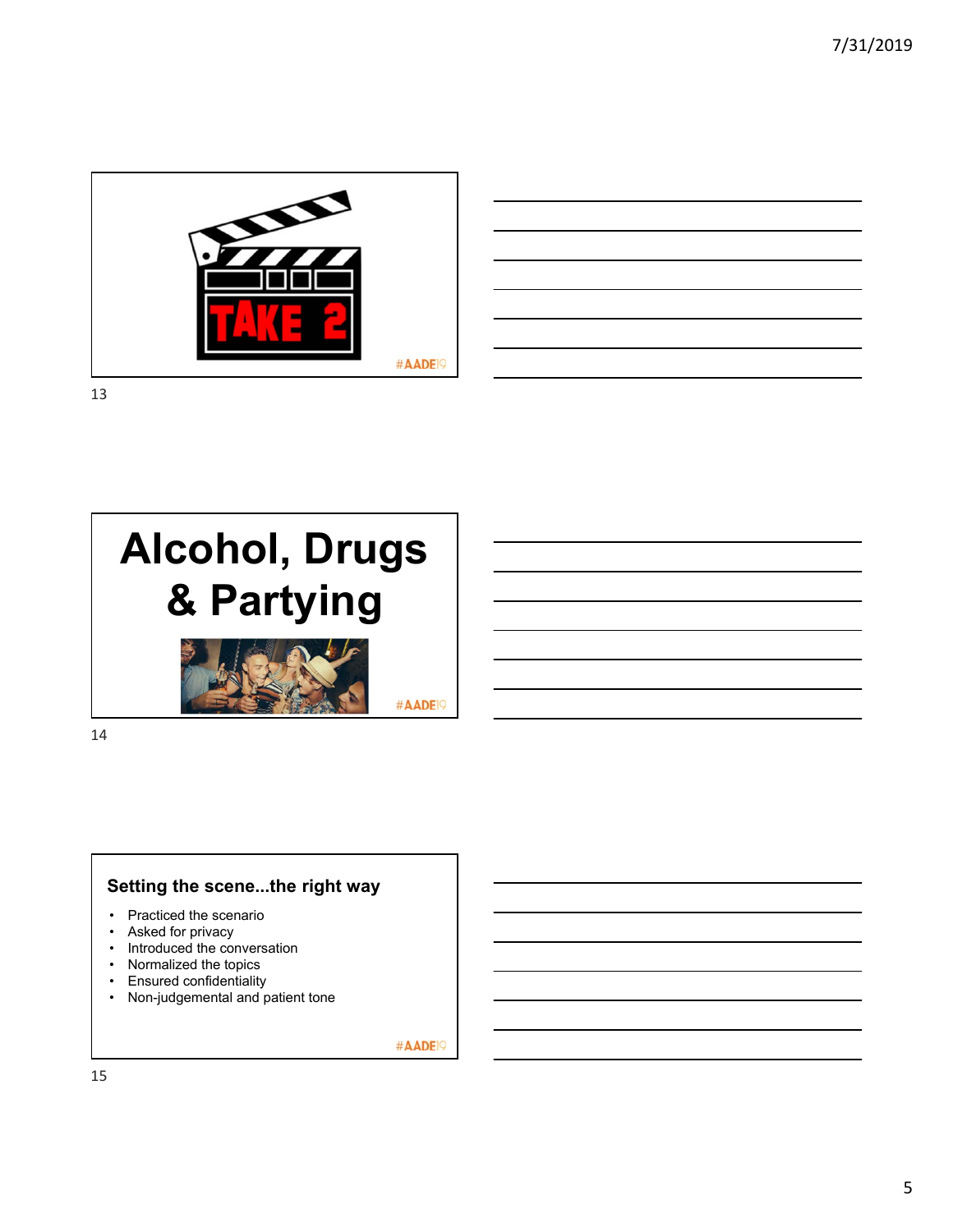

**~ Usually 2-3 beers at band parties on the weekends ~** #AADE<sup>19</sup> 17

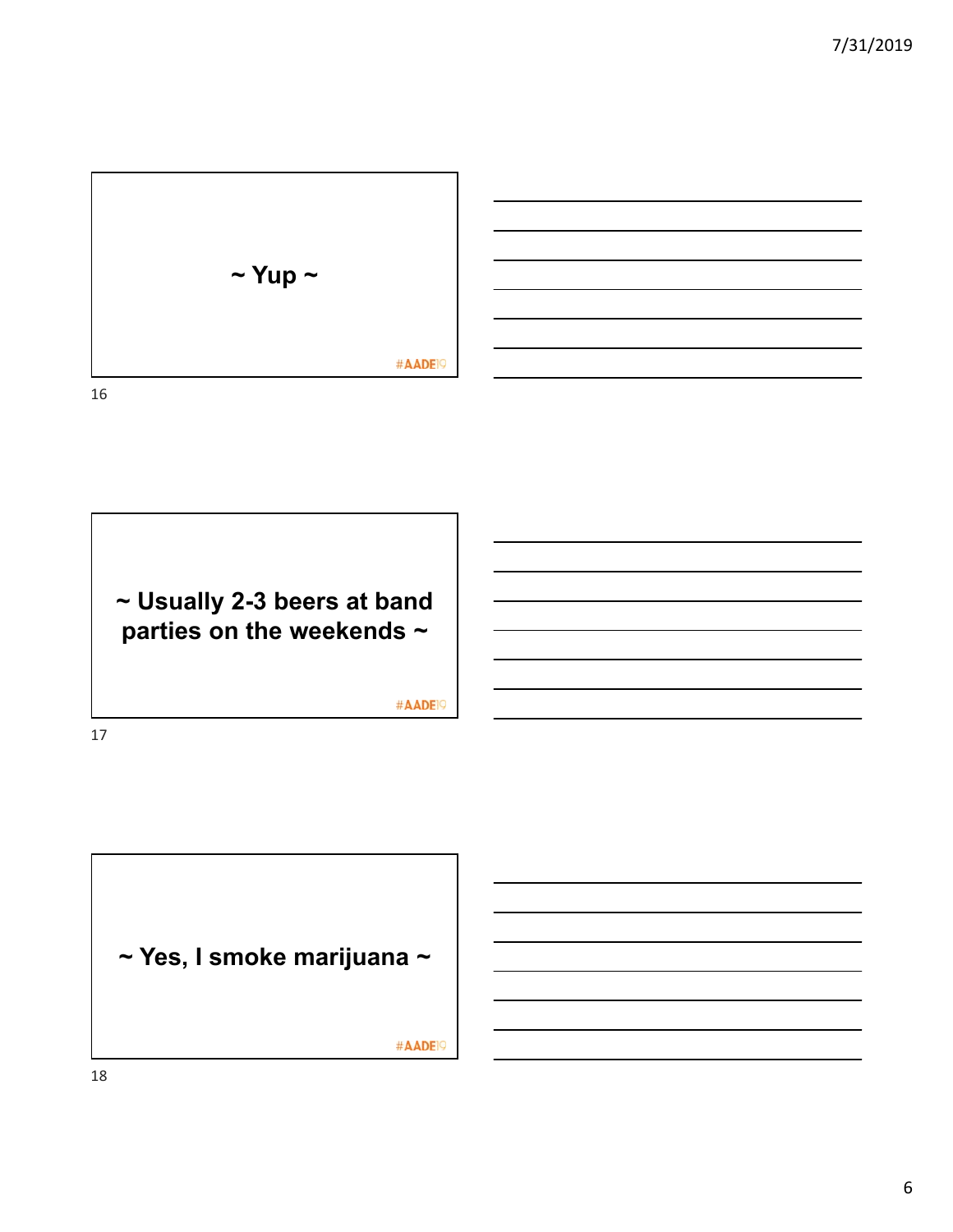

19

20



#AADE<sup>19</sup>

**~ Dancing and beer pong ~** #AADE<sup>19</sup>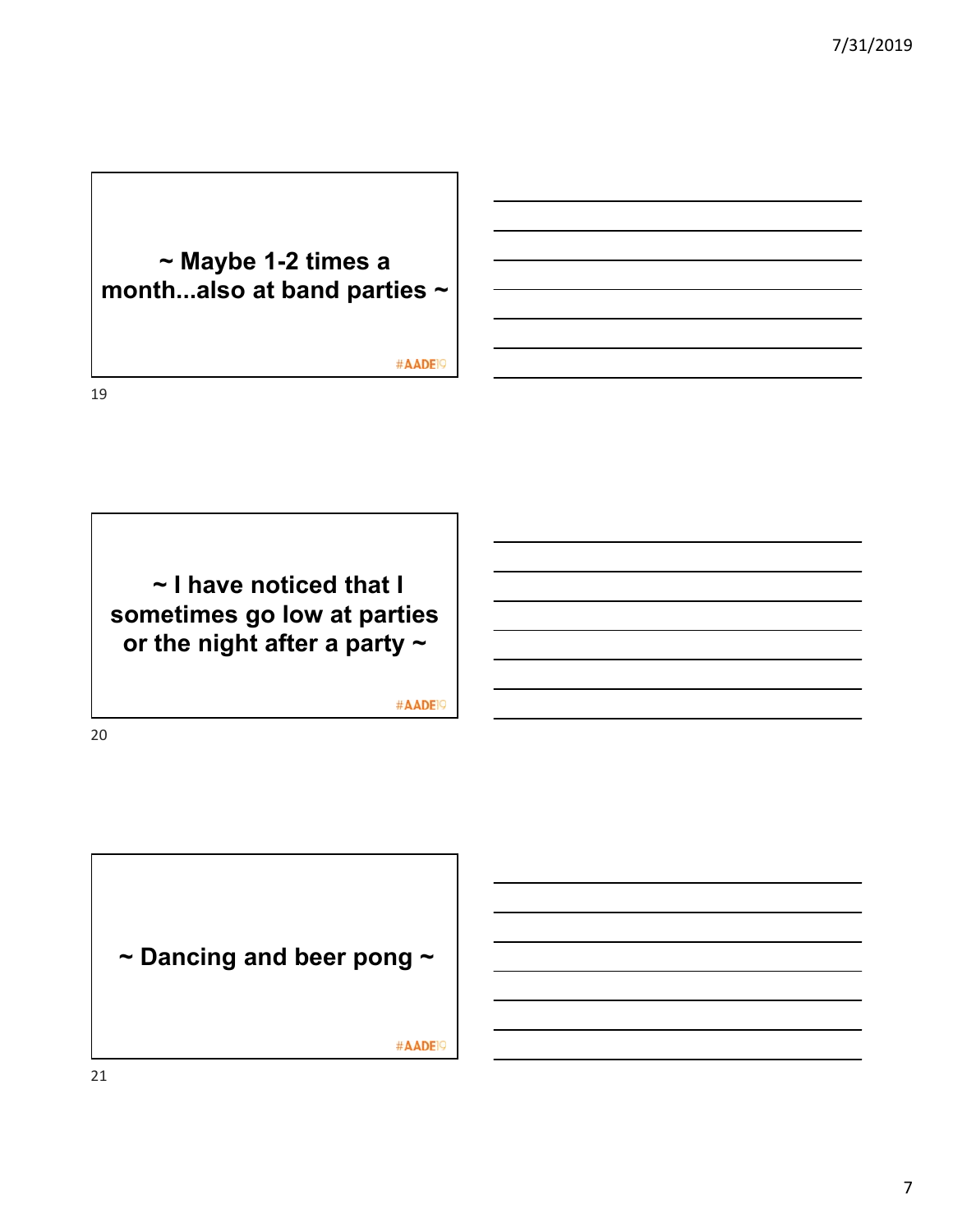# **~ I had NO idea ~** #AADE<sup>19</sup>

22

**~ Yes, I always make sure someone at the party knows about my diabetes. I trained my best friend to test my blood sugar AND do glucagon. He's awesome ~ (Yes, he is awesome)**

#AADE<sup>19</sup>

23

# **Tips and Tricks for a Night Out:**

- Tell a friend about your T1D
- Wear a CGM
- Look for patterns and trends
- Wear a medical ID!
- Carry fast-acting glucose
- Learn strategies for pacing drinks
- Know that it's okay not to drink...or not drink very much
- Know how a drug may affect you prior to taking it